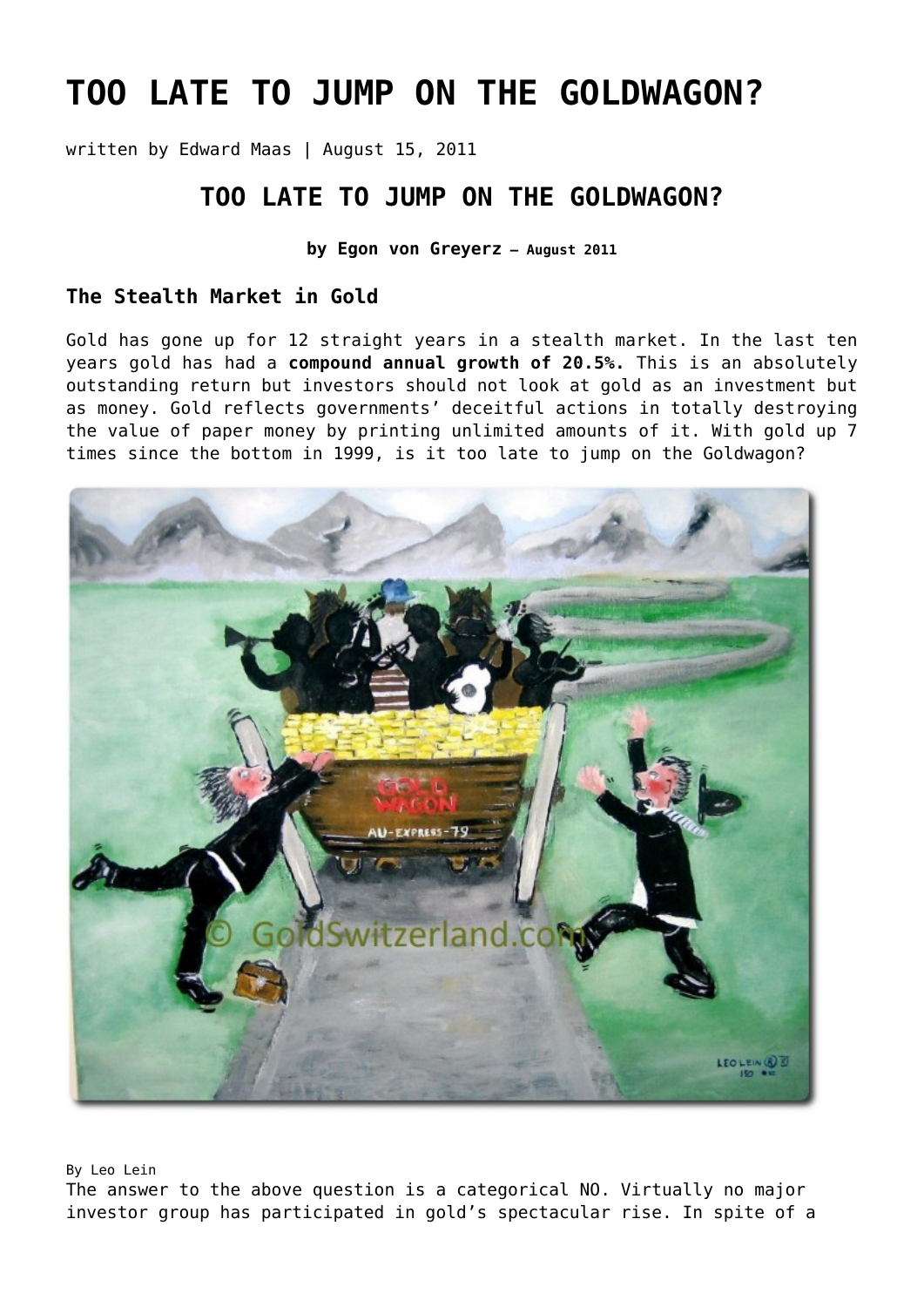seven fold increase in the gold price, only circa 1% of world financial assets are invested in gold. Whenever I talk to major institutional investors, not only do they not own gold, but they don't understand gold either. I was speaking at a conference for Family Offices recently where there were circa 250 family office managers present representing substantial funds. Not only did no one own gold, but they had no understanding of gold's role as an investment class or the fact that measured in real money, i.e. in gold, their investments were declining precipitously. It must be unprecedented that an important asset class can go up for such a long period with so few investors participating. In my view this is the most bullish sign ever for gold. The mess the world is in will lead to unprecedented money printing in the US, EU, the UK and many more regions. And gold will continue to reflect the destruction of paper money. In addition, investors will increasingly mistrust paper gold and invest in physical gold only. Due to the very limited availability of physical gold, the increase in demand can only be satisfied at substantially higher prices.

## **Gold Price Projection**

There are many ways to project how high the gold price can reach. Adjusting gold for **real** (not the published, manipulated) inflation the price would be circa \$7,500. At the recent GATA conference, Adrian Douglas put forward a target of \$53,000 an oz based on M3. He said that that out of every 33 oz of gold traded 32 oz are paper gold, which would lead to a price projection of \$53,000 also, if all trading were backed by physical gold.

The following chart shows where gold would be if the US gold reserves were at the same percentage (52%) of us debt as in 1913 when the Fed was founded. Gold would then be \$27,000 today and going up to \$33,000 in 2015 with a projected increase in debt of \$ 6.5 trillion (6.5T).

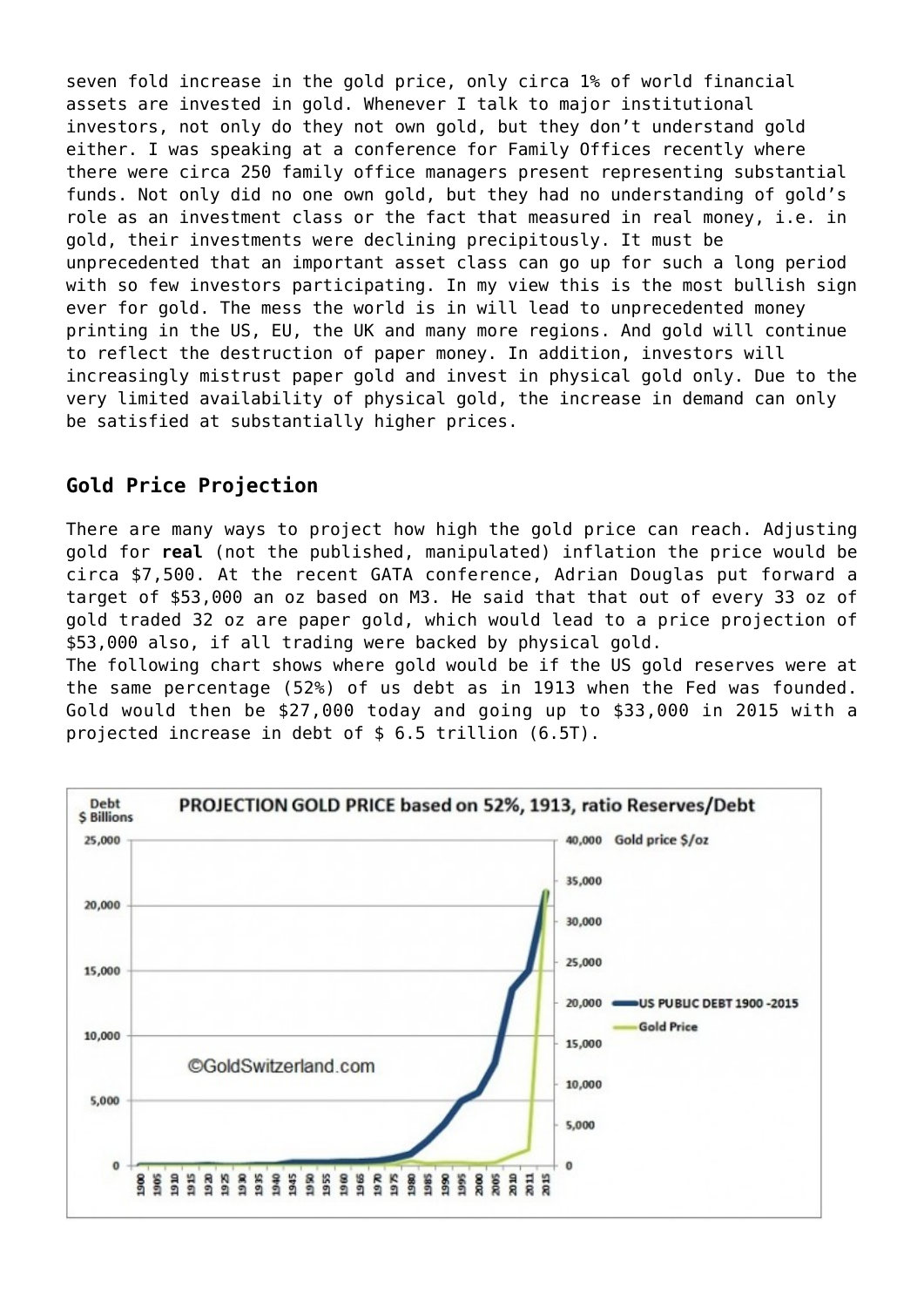All of the above projections are subjective and therefore somewhat arbitrary. However, whatever method is used, gold is undervalued on any measure. We are not just talking about a substantial undervaluation but more importantly that paper money is likely to be totally destroyed in the next few years with the gold price reflecting this obliteration. It is absolutely impossible to forecast how much money will be printed but the flood of paper could lead to many zeroes being added to the gold price just like in any hyperinflationary economy. For example, in 1923 in the Weimar Republic gold reached 100 trillion marks. Gold (and silver) is a critical asset to hold in order to preserve wealth against such a hyperinflationary destruction of paper money.

#### **Physical versus Paper Gold**

Circa 96% of all gold trading is paper. For anyone who demands delivery, there will be no gold to deliver. At the GATA conference in London Jim Rickards stated that currency wars will lead to the US government taking back (confiscating) whatever gold it has lent to bullion banks as well as gold it holds for other nations (most of Germany's gold is said to be held in New York). He also mentioned a potential 90% windfall tax on gold. In a subsequent [King World interview \(click to listen\),](http://www.archive.kingworldnews.com/kingworldnews/Broadcast/Entries/2011/8/6_Jim_Rickards_files/Jim%20Rickards%208%3A6%3A2011.mp3) Eric King discussed with Rickards that the US government has keys to Via Mat's US vaults.

It is of course not possible to predict what desperate governments will do, nor is it possible to protect yourself against every eventuality. What is very clear is that simple action can and will give investors a better chance of preserving wealth:

- Only buy physical allocated gold/silver bars or coins
- Store the gold outside the country where you are resident.
- Store the gold in a country with a stable political system (like Switzerland)
- Store the gold outside the banking system in vaults with no US connection.
- Make sure you have personal access to your gold and/or silver

#### **Gold Making New Highs**

Gold has recently made new highs against most currencies. In addition, after longer consolidations, the Dow is breaking down against gold (down 85% in 12 years), and gold is breaking up against both Oil and the Swiss Francs.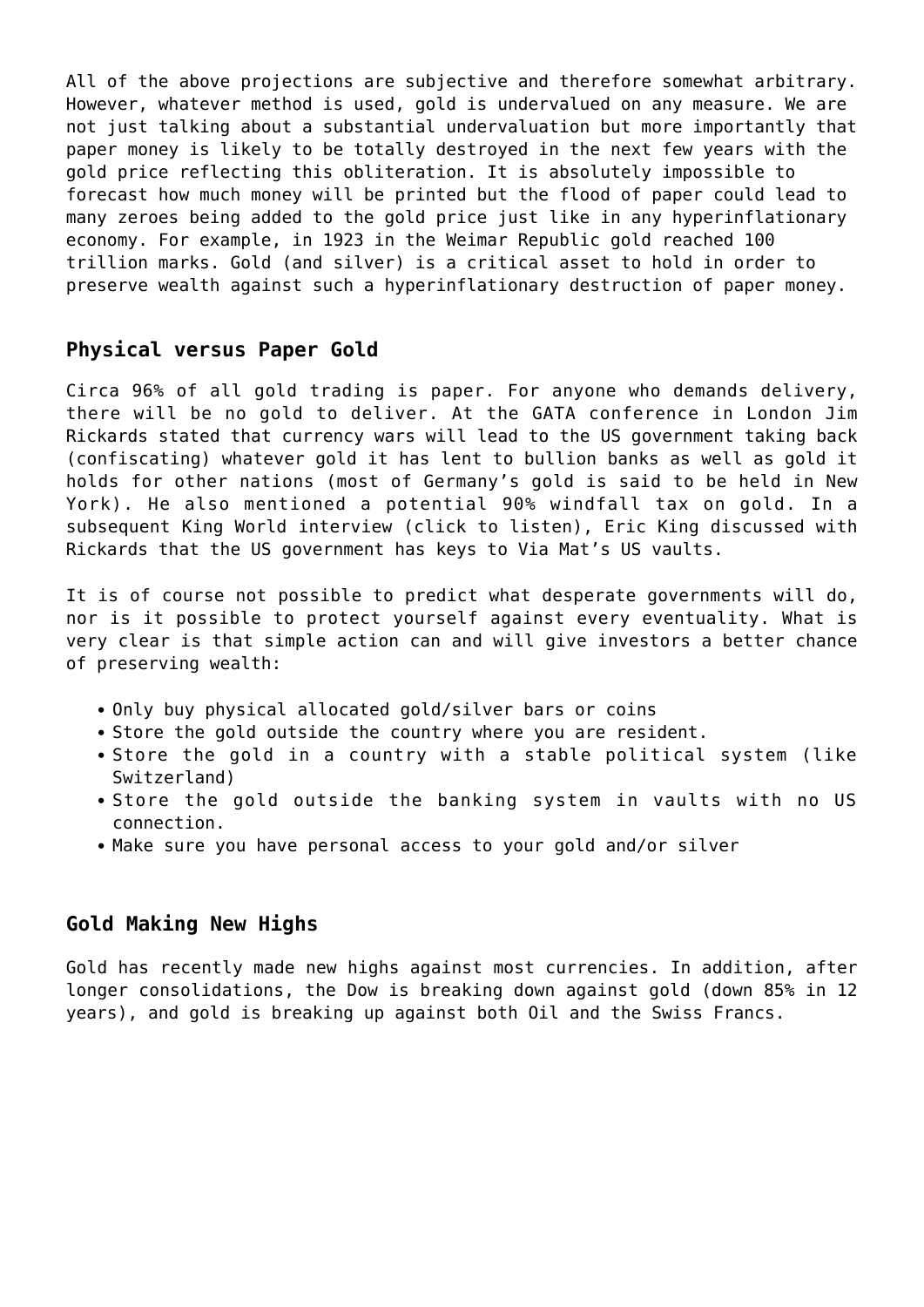

These break outs are potentially very significant and will most probably lead to a strong up-move in the gold price in the next few months.

## **Kicking the Can**

The world is in an absolute mess, economically, financially, politically and morally. And let me be very clear; this has been evident for at least 10-15 years. The only thing that has not been clear is how long governments and central banks could deceive the people by kicking the can down the road in an endless creation of worthless pieces of paper that they call money. The lone voices of some market analysts, forecasting that the manipulation and mismanagement of the people's wealth would end in disaster, have for long been silenced by the establishment in order to betray the gullible masses.

Intellectually dishonest and corrupt politicians and bankers have devised a system which has created perceived, debt-based wealth for the people whilst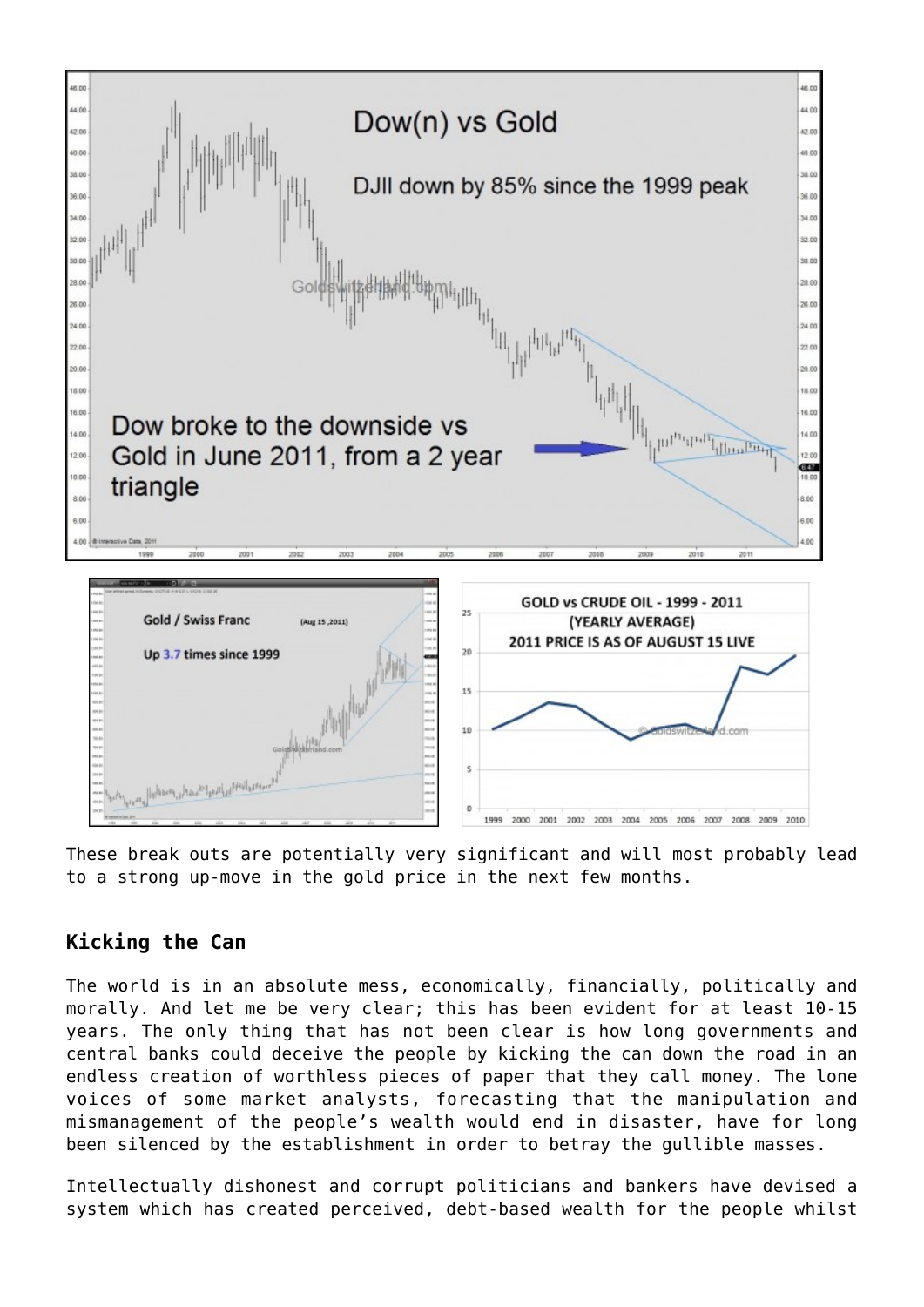buying votes and generating massive wealth for the bankers.

But this Ponzi scheme is now coming to an end. When printed money can only be repaid with more printed money and when there are no buyers for the worthless debt instruments created by governments except for the government itself, then we have reached the end of the road with a "can too big to kick".



**BEFORE** 



NOW By Leo Lein

Two years' ago in the summer of 2009, I wrote an article called "The Dark Years Are Here" which outlined the likely consequences of the excesses of the last century. Let us just look back to understand the historical perspective.

Throughout history there have been regular periods of credit creation and money printing resulting in a collapsing currency. This happened for example as the Roman Empire was disintegrating starting circa mid 200 AD. So destruction of money is not a new phenomenon as Voltaire said already back in 1729 "Paper money eventually returns to its intrinsic value – ZERO". But so far in history these events have normally been limited to one country or region. Never before in history has there been a financial system which has made it possible for the whole world to simultaneously create unlimited amounts of debt.

The graph below shows the effect of this money creation in the US but the same applies for many parts of the world. Between early 19th century and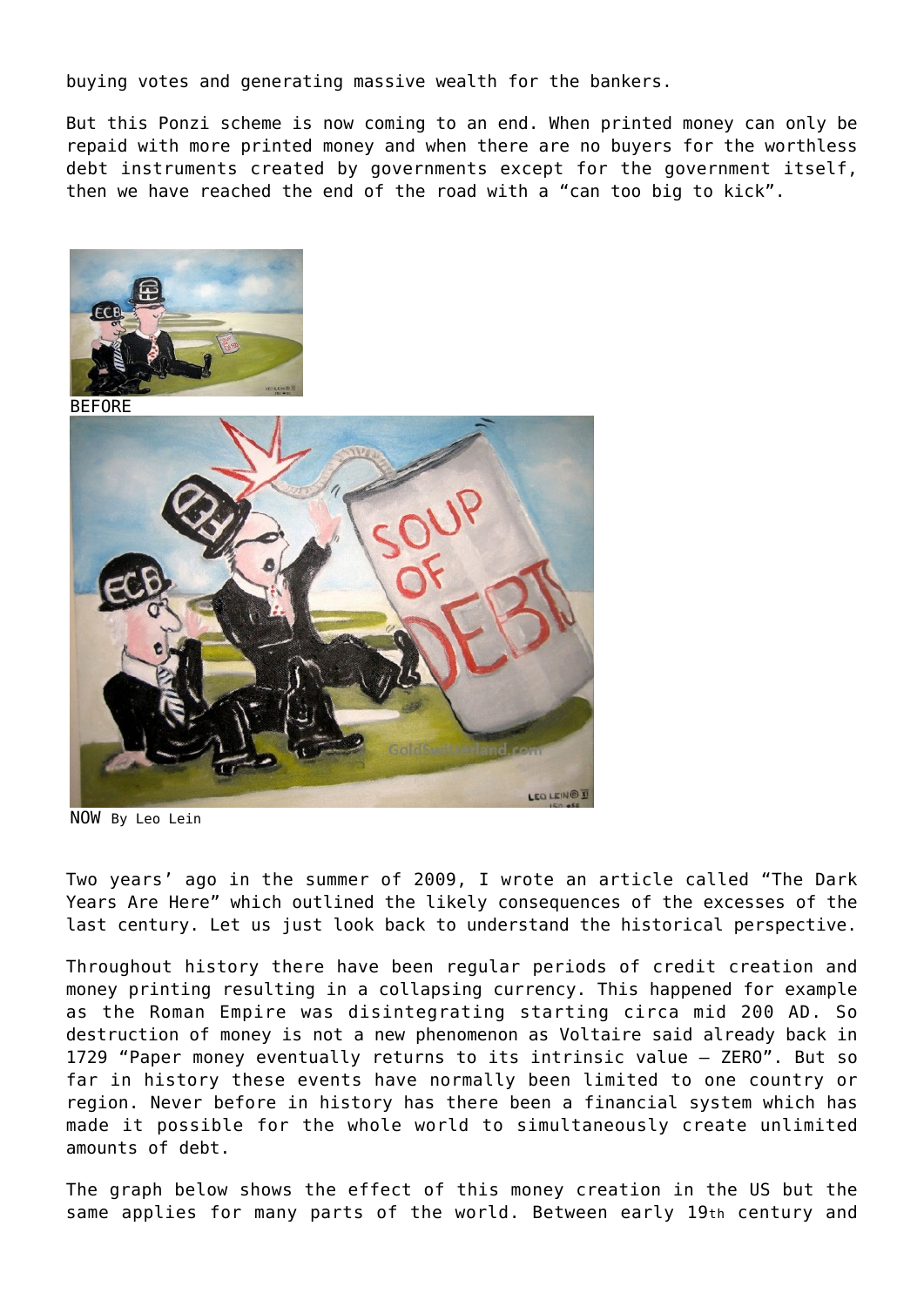early 20th century there was virtually no inflation. A house cost the same in 1910 as in 1810. But then in 1913 the fraud in the financial system started. Private bankers in the US created a private central bank owned by the bankers and for the benefit of the bankers. This was when the Federal Reserve Bank was created with ultimate power to print money and thus destroy the value of paper money. This was the most perfect way for private bankers to control financial markets with the total blessing of the government. Thus started a worldwide credit manufacturing scheme that eventually will lead to a collapse of the financial system. In order to inflate this bubble even faster, Nixon abolished gold backing of the dollar exactly 40 years ago on August 15 1971. Nixon should not have been impeached for Watergate but instead for destroying the world financial system and world economy for many generations. **Since the closing of the gold window in 1971, total US Debt (private and public) has gone from \$10 trillion to almost \$60 TRILLION today.**



Data: Federal Reserve, US Treasury, Bureau Economic Analysis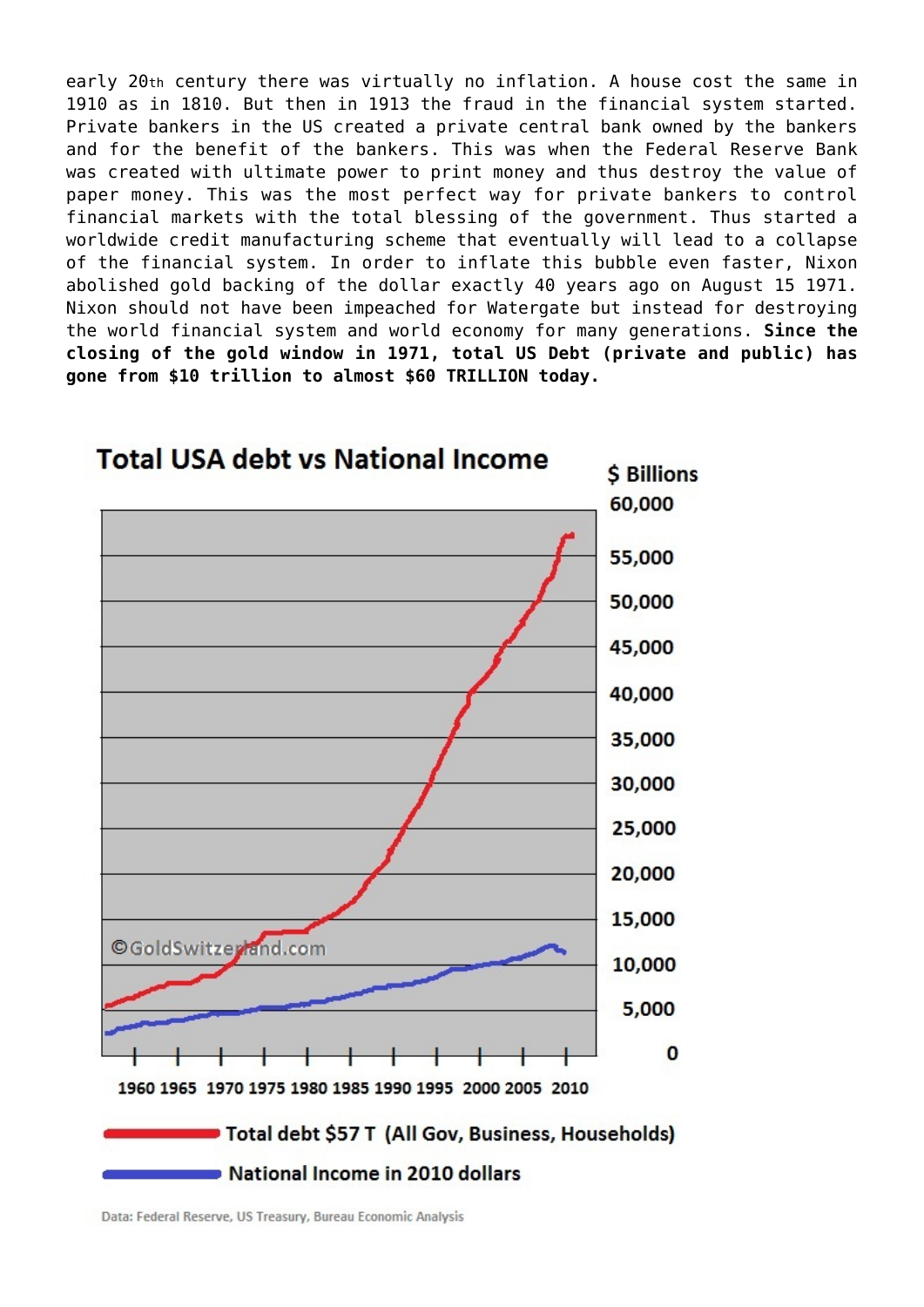

## **US Debt Ceiling**

What has taken place in Washington in the last few weeks is absolutely disgraceful. Irresponsible politicians have been spending months bickering about the debt ceiling and disagreeing until the very end how to solve a crisis that will bring the US down. It is appalling that they, out of selfinterest, take this issue to the wire when the country is in the process of going under. The whole procedure is only about political posturing and buying votes rather than caring about the good of the country. The politicians are rearranging the deckchairs on the Titanic whilst the country is sinking into the abyss.

The debt ceiling is totally irrelevant. US Federal debt has increased every year since 1961. Thus for 50 years the debt has gone up yearly and during that time the debt ceiling has been raised 79 times! The real issue is that the US is bankrupt and raising the debt ceiling only exacerbates the gravity of the country's problems. What they should have agreed instead is a substantial reduction of the debt ceiling. But that doesn't buy any votes.

Another debt rise agreed of \$2.4 trillion (in two stages) will probably last a year at best. Proposed spending cuts of \$2.1 trillion will almost certainly never happen but if they do they will be after 2013 and probably mainly take place at the end of a 10 year period starting from now. In the meantime the debt is likely to increase by tens of trillions of dollars.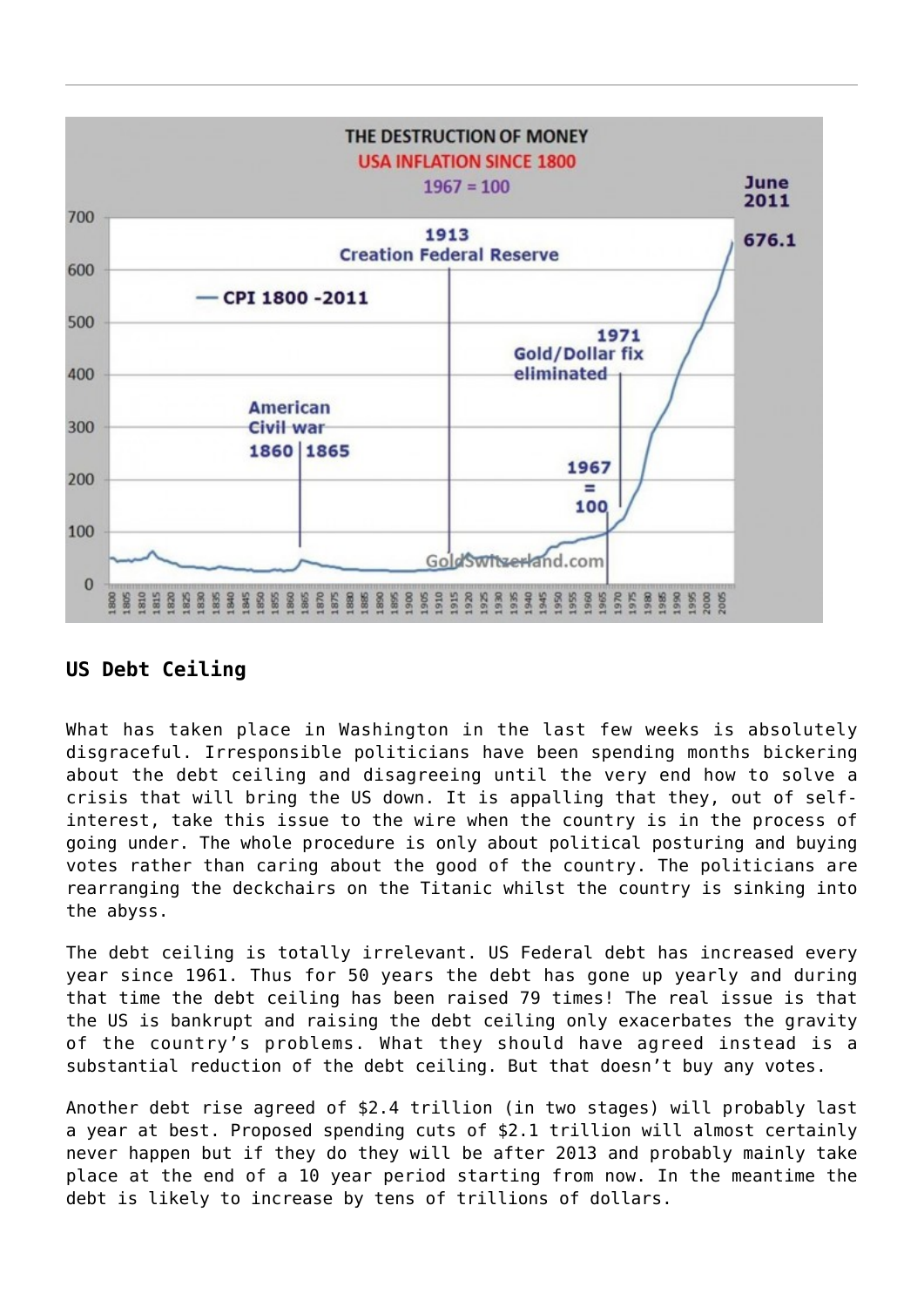#### **Sadly it doesn't matter what the reckless politicians do. This situation is unsalvageable.**

The exponential growth in debt in the last 100 years has created a false prosperity by mortgaging the future for many generations for the benefit of current consumption. Wealth based on credit does not only steal from future generations but creates the wrong values based on debt, greed and materialism. Values such as honesty, integrity, courteousness, righteousness, respect and kindness have totally disappeared in large groups of the population. And the family is no longer the kernel of society. Recent social unrest and riots in the UK is an inevitable consequence of this social decadence. With youth unemployment at 25% in many countries and as high as 50% in the major cities, this problem will become unmanageable in the next few years. Failing economies and empty stomachs will exacerbate the situation dramatically.

Also, since government (and the bankers) control the system by creating money out of thin air, major resources in the economy are transferred from the productive and innovative private sector to the totally inefficient, unproductive and bureaucratic public sector. The public sector only consumes wealth and does not produce anything. By taking invaluable resources from the private sector, consuming most of what it takes and then giving the rest to the most unproductive part of society (the weak, sick, unemployed, work shy etc.), government perpetuates the worst part of the economy and destroys the ability of the nation to expand.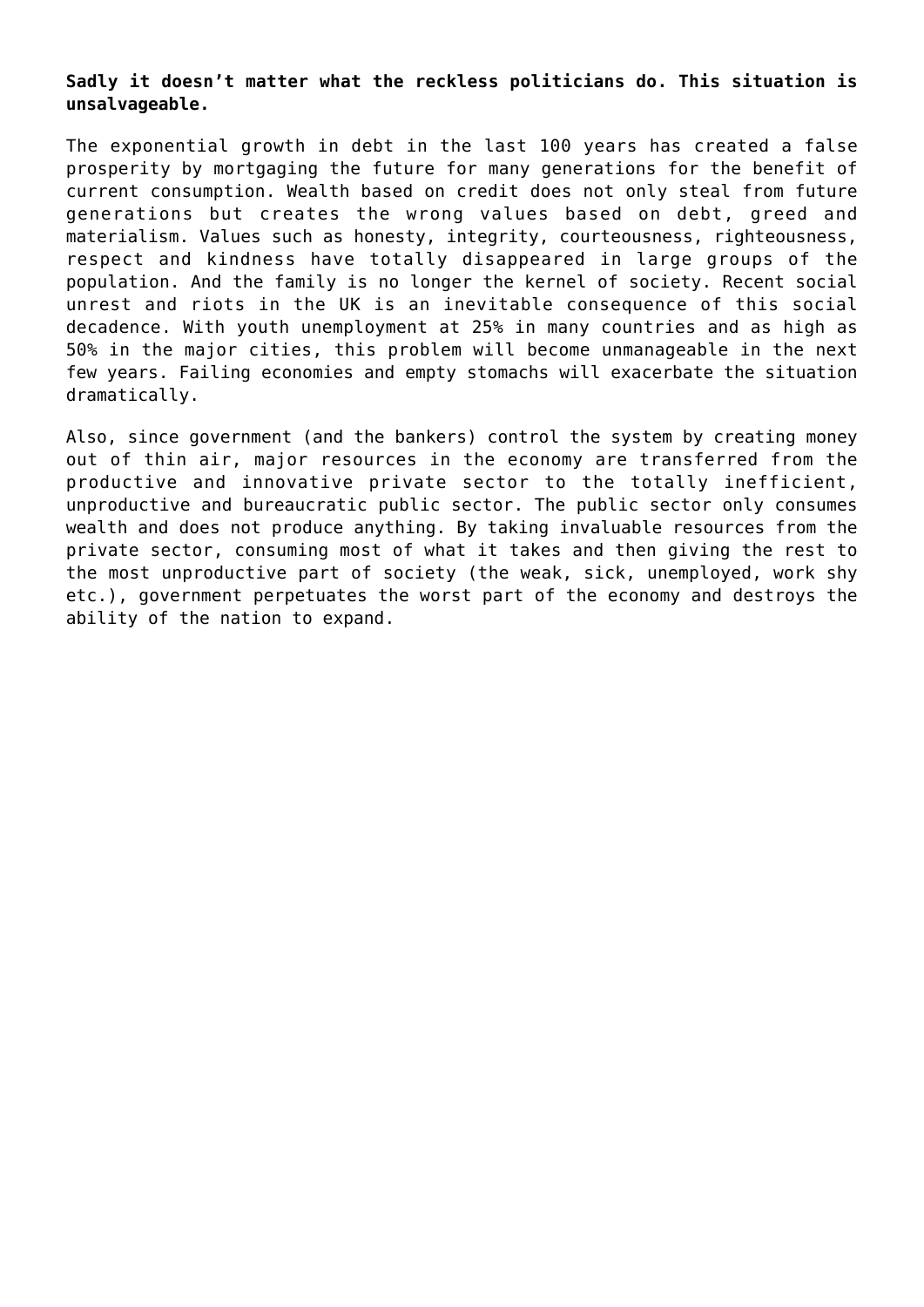

The point I am making is that the last 100 years are exceptional in history because this period is based on an unprecedented worldwide debt creation and money printing but not on the natural laws of supply and demand or saving and investment. Exceptional things never last since the laws of nature can only be broken for a limited period. And we have now come to the end of the world's largest, government sponsored, Ponzi scheme ever. The consequences will be felt in all aspects of society and most likely last for a very long time, at least for several decades and maybe longer.

#### **Europe**

Add to the US debacle, the problems in Europe which are almost of the same severity. The European money markets are now starting to seize up as pressure mounts on the Italian, Spanish and French banking systems. It will be impossible for the milk cow of Europe to continue to support all the weak European countries. Initially the EU will accelerate the money printing because of political pride. But like all grandiose political unions, the EU will eventually break up.